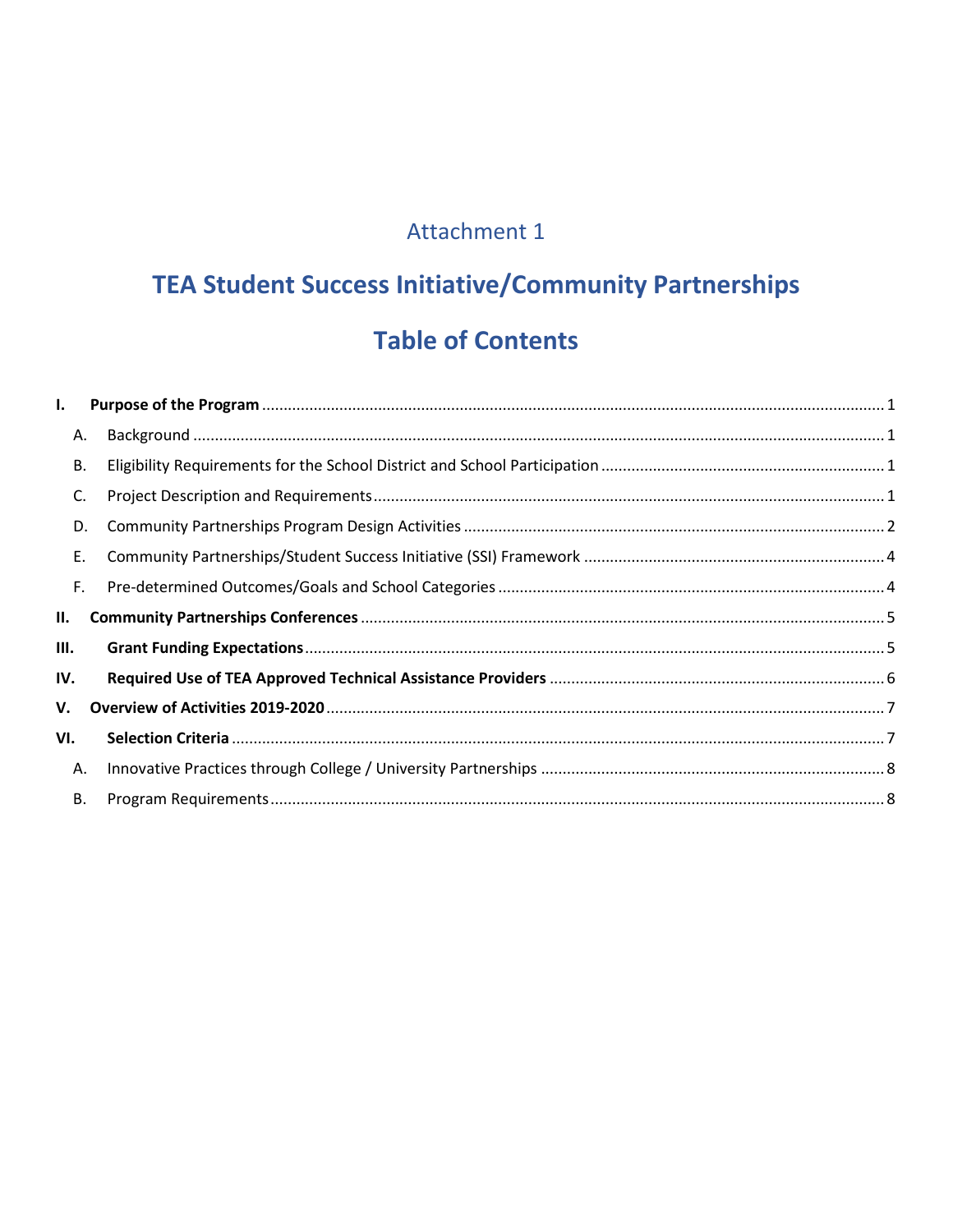## <span id="page-1-0"></span>**I. Purpose of the Program**

 community partnerships. The grant will provide technical assistance to schools to create a continuum of resources from birth through college by leveraging community, academic, and government partnerships to provide wrap- rigorous academic content and meet student achievement state and local standards. The Texas Education Agency is preparing to award Community Partnerships/Student Success Initiative grants to Texas public school districts and open enrollment charter schools to support the creation of innovative school and around and holistic services for students and families. The Community Partnerships grant provides local school districts with support to improve the quality of elementary and secondary education to help all children experience

#### <span id="page-1-1"></span>**A. Background**

 governmental supports. The Commissioner shall prioritize issuing awards based on applications that Consistent with the General Appropriations Act, 86th Legislature, Texas Education Agency Rider 43 Student Success Initiative, the Texas Education Agency (TEA) shall award grants to schools with high percentages of students who do not perform satisfactorily on relevant state assessments, and that serve the most struggling neighborhoods, as determined by the Commissioner, to implement a comprehensive support program that increases the number of students performing on grade level by leveraging academic, community, and demonstrate a commitment to improved outcomes on clear performance measures.

 The vision of the Community Partnerships initiative is to support significant improvements in educational and developmental outcomes for children and youth who live in struggling communities by providing access to great schools and access to a system of high-quality community, academic, and government resources from birth through college and a career.

#### <span id="page-1-2"></span>**B. Eligibility Requirements for the School District and School Participation**

 The eligible school district will apply on behalf of the schools in communities or neighborhoods that have at economically disadvantaged population of students with a total enrollment for the feeder pattern between 2,000 and 7,000 students. All eligible LEAs must have at least one school that is improvement required (IR) or Partnerships grant funding are not eligible for planning grants. The rider requires the grants to serve schools in the most struggling neighborhoods. least 85% economically disadvantaged student populations in rural school district communities (<1,000 students) and/or mid-size school district communities (<15,000 students) with academically struggling schools. Larger school districts may apply for one feeder pattern of schools that have at least 85% is formerly improvement required (FIR). School districts that have previously received Community

#### <span id="page-1-3"></span>**C. Project Description and Requirements**

The Community Partnerships initiative focuses on low-income neighborhoods in Texas that have inadequate resources and will provide increased access to high quality school programs in a feeder pattern, including increased access to high quality early childhood programs.

 The school district will submit a proposal that will show a strong commitment to planning and implementing the Community Partnerships initiative in the following areas:

- 1. **Need for the Project**  The school district will address the academic and community needs for the project and increasing the quality of programming in all grades in a feeder pattern of schools.
- 2. **Quality of the School and Community Improvement Design**  The school district will show in the project outcomes and describe how the leadership team will develop a system of resources and facilitate proposal how the "Community Partnerships/SSI Framework" will improve school and community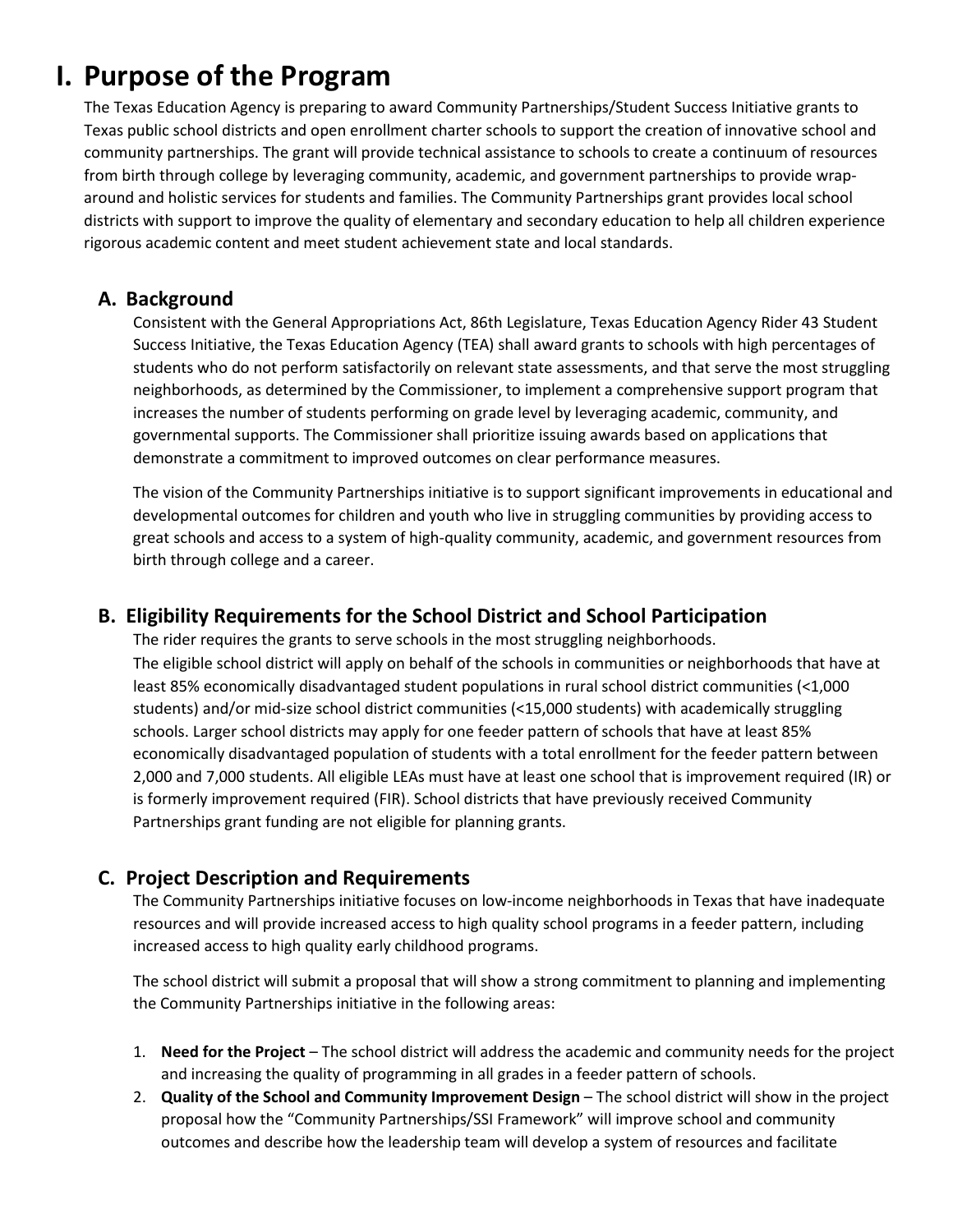for school and community improvement. collaborative activities to identify partners to create and operationalize a shared vision of achievement

- for school and community improvement. 3. **Quality of Project Resources**  The school district will show in its proposal how it will develop a system of resources and supports from birth to college that are scalable throughout the neighborhood of schools. The district will describe in its proposal how it will effectively cooperate and coordinate partnership agencies to provide integrated wrap around and holistic services to children and their families in the school community.
- 4. **Quality of Management Plan**  The school district will show in its proposal how it will develop and implement robust data systems and performance management routines to ensure progress monitoring actions will drive the achievement of the predetermined outcomes of the grant. The district will show in its proposal how it will engage with partners to monitor and measure interim school progress data and conduct community outreach for each partnership organization.
- 5. **Reasonableness of Resources**  The school district will show in its proposal a commitment to fully implementing the Community Partnership initiative model they have selected and commit to using the tools and strategies to achieve school improvement and student success. The school district will show in its proposal evidence that the Community Partnerships program practices will be sustained beyond the life cycle of the grant.

#### <span id="page-2-0"></span>**D. Community Partnerships Program Design Activities**

 The Community Partnerships grant will support school districts with planning and implementation for the following performance tasks activities:

| <b>Performance Tasks</b>                                                                            | <b>Actions</b>                                                                                                                                                                                                                                                                                                                                                                                                                                                                                                                                                                                      | <b>Planning Grant Outcomes</b>                                                                                                                    | <b>Implementation Grant</b>                                                                                                                            |
|-----------------------------------------------------------------------------------------------------|-----------------------------------------------------------------------------------------------------------------------------------------------------------------------------------------------------------------------------------------------------------------------------------------------------------------------------------------------------------------------------------------------------------------------------------------------------------------------------------------------------------------------------------------------------------------------------------------------------|---------------------------------------------------------------------------------------------------------------------------------------------------|--------------------------------------------------------------------------------------------------------------------------------------------------------|
|                                                                                                     |                                                                                                                                                                                                                                                                                                                                                                                                                                                                                                                                                                                                     |                                                                                                                                                   | <b>Outcomes</b>                                                                                                                                        |
| Step 1 - Leadership Team<br><b>Development (Actions</b><br>completed prior to the grant)<br>1 Month | Program Design Team develops a detailed<br>implementation plan<br>Considering the characteristics of the<br>$\bullet$<br>backbone organization and partners,<br>the leadership team has prioritized the<br>implementation of activities<br>Service providers have access to<br>$\bullet$<br>training with cultural competency.<br>Plan in place that promotes a positive<br>$\bullet$<br>and collaborative climate within the<br>central team and across partner<br>organizations.<br>Services providers/partners are<br>$\bullet$<br>regularly engaged in identifying<br>implementation roadblocks | Identifies/distinguishes<br>roles and responsibilities<br>for each member of the<br>leadership team.                                              | Team members exhibit<br>consistent engagement<br>and improved<br>performance and<br>effectiveness levels.                                              |
| <b>Step 2 - Landscape Analysis</b>                                                                  | Goal setting: Set clear and actionable                                                                                                                                                                                                                                                                                                                                                                                                                                                                                                                                                              | Conducts in-depth SWOT                                                                                                                            | Team members actively                                                                                                                                  |
| 1-2 Months<br><b>Sustainability Planning (Year</b><br>2 of the grant)                               | goals (outcomes) for the overall project.<br>Each goal relates to a community<br>challenge your project seeks to address.<br>Current State SWOT Analysis (Strengths,<br>Weaknesses, Opportunities, and Threats)<br>Needs Assessment & Root Cause Analysis<br>Assessment and Mapping of Existing<br>Resources/Assets                                                                                                                                                                                                                                                                                 | analysis, digging deep into<br>data informed root causes,<br>with the leadership team<br>with support from the<br>technical assistance<br>vendor. | seek solutions in<br>response to<br>performance<br>management data and<br>identify key actions that<br>will be taken to make<br>progress toward goals. |
| <b>Step 3 - Collective Action</b><br><b>Network Development</b><br>(Partnerships)                   | <b>Knowing and Engaging Community</b><br><b>Members</b><br><b>Identify Appropriate Partners</b><br><b>Build Initiative Steering Committee</b>                                                                                                                                                                                                                                                                                                                                                                                                                                                       | Engages in the work with<br>the leadership team with<br>support from the<br>technical assistance<br>vendor to identify a                          | <b>Teams meet</b><br>performance<br>outcomes for<br>community actions.                                                                                 |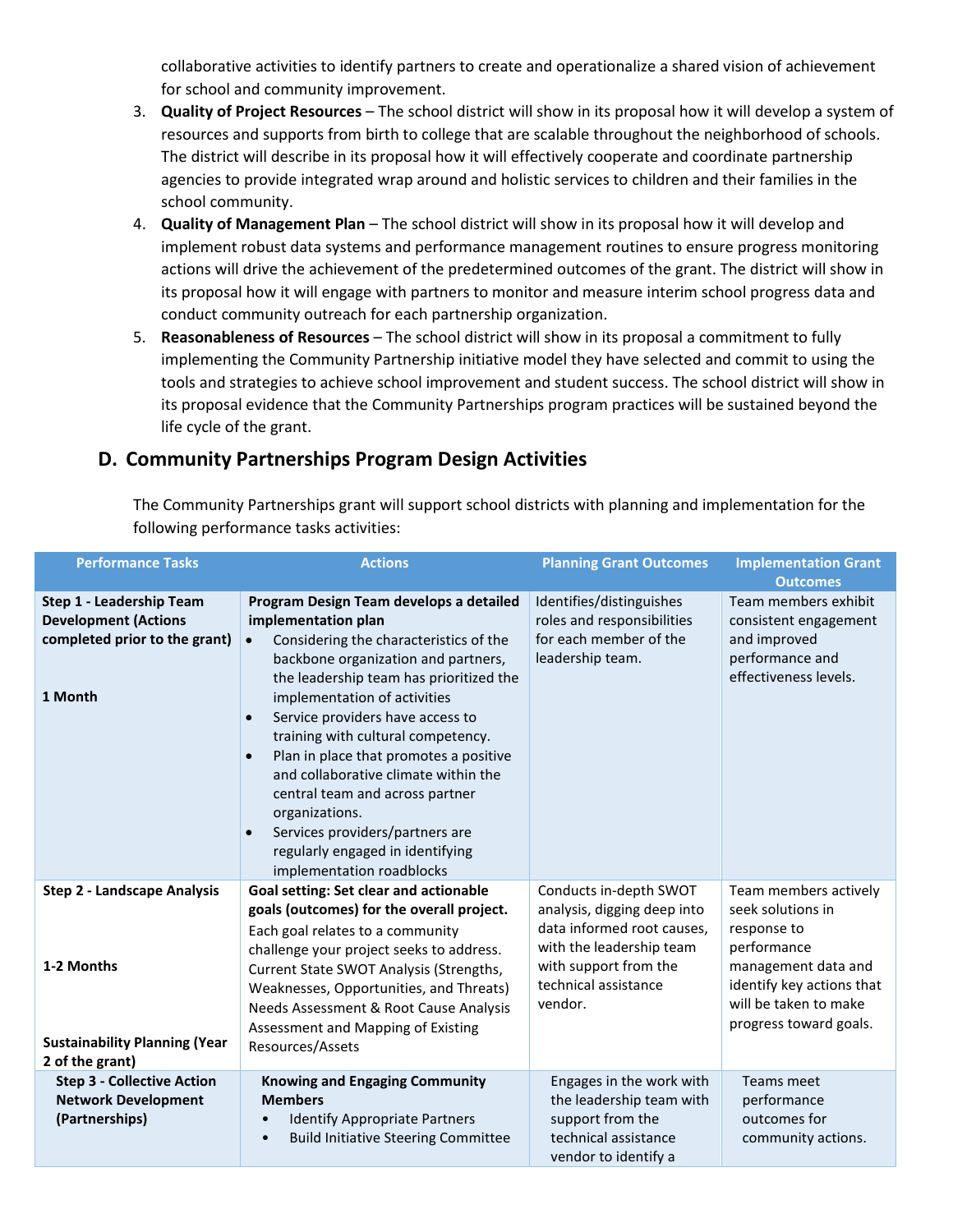| 1-2 Months<br><b>Ongoing Collective Action</b><br><b>Network Development</b><br>(Year 2 of the grant)                                                                     | Identify and Train Effective<br>$\bullet$<br>"Backbone Organization"<br>Define Roles and Responsibilities<br>$\bullet$<br><b>Across Network Partners</b><br>Formalize Partnership<br>$\bullet$<br>Commitments (including signed<br>Memorandums of Understanding)<br>Set Performance Expectations<br>$\bullet$<br><b>Across Network</b>                                                                                                         | minimum of at least<br>three community<br>partners (i.e. community,<br>university, government).<br>Identify organization and<br>leadership team for<br>backbone organization.<br>Develop a map for a<br>continuum of resources<br>from birth through<br>college | Backbone organization<br>prepared to facilitate<br>initiative.<br>Wrap around services<br>are made available to<br>the schools and<br>community. |
|---------------------------------------------------------------------------------------------------------------------------------------------------------------------------|------------------------------------------------------------------------------------------------------------------------------------------------------------------------------------------------------------------------------------------------------------------------------------------------------------------------------------------------------------------------------------------------------------------------------------------------|-----------------------------------------------------------------------------------------------------------------------------------------------------------------------------------------------------------------------------------------------------------------|--------------------------------------------------------------------------------------------------------------------------------------------------|
| <b>Step 4 - Vision Setting</b><br><b>Planning and Development</b><br>1-2 Months                                                                                           | <b>Vision Setting</b><br>Logic Model Development<br>$\bullet$<br>Theory of Action Development<br>$\bullet$                                                                                                                                                                                                                                                                                                                                     | The logic model includes<br>accountability outcomes<br>with activities, outputs,<br>and outcomes that are<br>clearly defined.                                                                                                                                   | The vision is<br>actionable and shared<br>throughout the<br>schools and the<br>community.                                                        |
| <b>Step 5 - Data Performance</b><br><b>Management (Years 1 and</b><br>2)<br>3-5 Months and Ongoing<br><b>Sustainability and</b><br><b>Communication Plans</b><br>(Year 2) | <b>Establishing the Community Agenda</b><br>and Data-Driven Decision Making<br>Defining Common, Accessible,<br>$\bullet$<br>Measurable Performance Metrics<br>Web-based Dashboards and<br>$\bullet$<br>Scorecards<br>Data Usage - Compile, Analyze and<br>$\bullet$<br>Use Population Level Data &<br>Indicators<br>Benchmarking Performance -<br>$\bullet$<br>Process for Progress Monitoring<br>Continuous Cycle of Improvement<br>$\bullet$ | Engages in the work with<br>the leadership team with<br>support from the<br>technical assistance<br>vendor to assess current<br>state of data<br>management practices<br>and routines with plans<br>for improvement.                                            | District and school<br>leadership teams<br>launch data<br>performance<br>management tools<br>and routines.                                       |

#### **Performance Tasks Sequence Model**

|                                  | <b>Performance Task 1</b>                                                                             | <b>Performance Task 2</b>                                                                                                 | <b>Performance Task 3</b>                                                               | <b>Performance Task 4</b>                                                     | <b>Outcomes</b>                                     |
|----------------------------------|-------------------------------------------------------------------------------------------------------|---------------------------------------------------------------------------------------------------------------------------|-----------------------------------------------------------------------------------------|-------------------------------------------------------------------------------|-----------------------------------------------------|
| <b>Main</b><br><b>Components</b> | <b>Landscape Analysis</b>                                                                             | <b>Collective Action</b><br><b>Network Development</b>                                                                    | <b>Vision Setting</b>                                                                   | Data Performance<br>Management=                                               |                                                     |
| <b>Key Features</b>              | Assess Data<br>$\bullet$<br>Identify Root<br>$\bullet$<br>Causes<br><b>SWOT Analysis</b><br>$\bullet$ | Identify Appropriate<br>$\bullet$<br>Partners<br>Identify and Train<br>$\bullet$<br>Effective "Backbone"<br>Organization" | Logic Model<br>$\bullet$<br>Development<br>• Theory of Action<br>Development            | • Defining Common,<br>Accessible,<br>Measurable<br><b>Performance Metrics</b> | Achievement and<br>Communities<br>School<br>Student |
| <b>Outputs</b>                   | <b>List of Priorities</b>                                                                             | <b>Partnership MOUs</b>                                                                                                   | <b>Focused and Aligned</b><br><b>School and Community</b><br><b>Improvement Actions</b> | <b>Improved Data</b><br>Performance<br><b>Management Routines</b>             | ್ಠಾ<br>Improve<br><b>Increased</b>                  |

| <b>Phase 1 Actions</b> |  |  |
|------------------------|--|--|
|                        |  |  |

Phase 2 Actions **Phase 3 Actions** Phase 4 Actions

N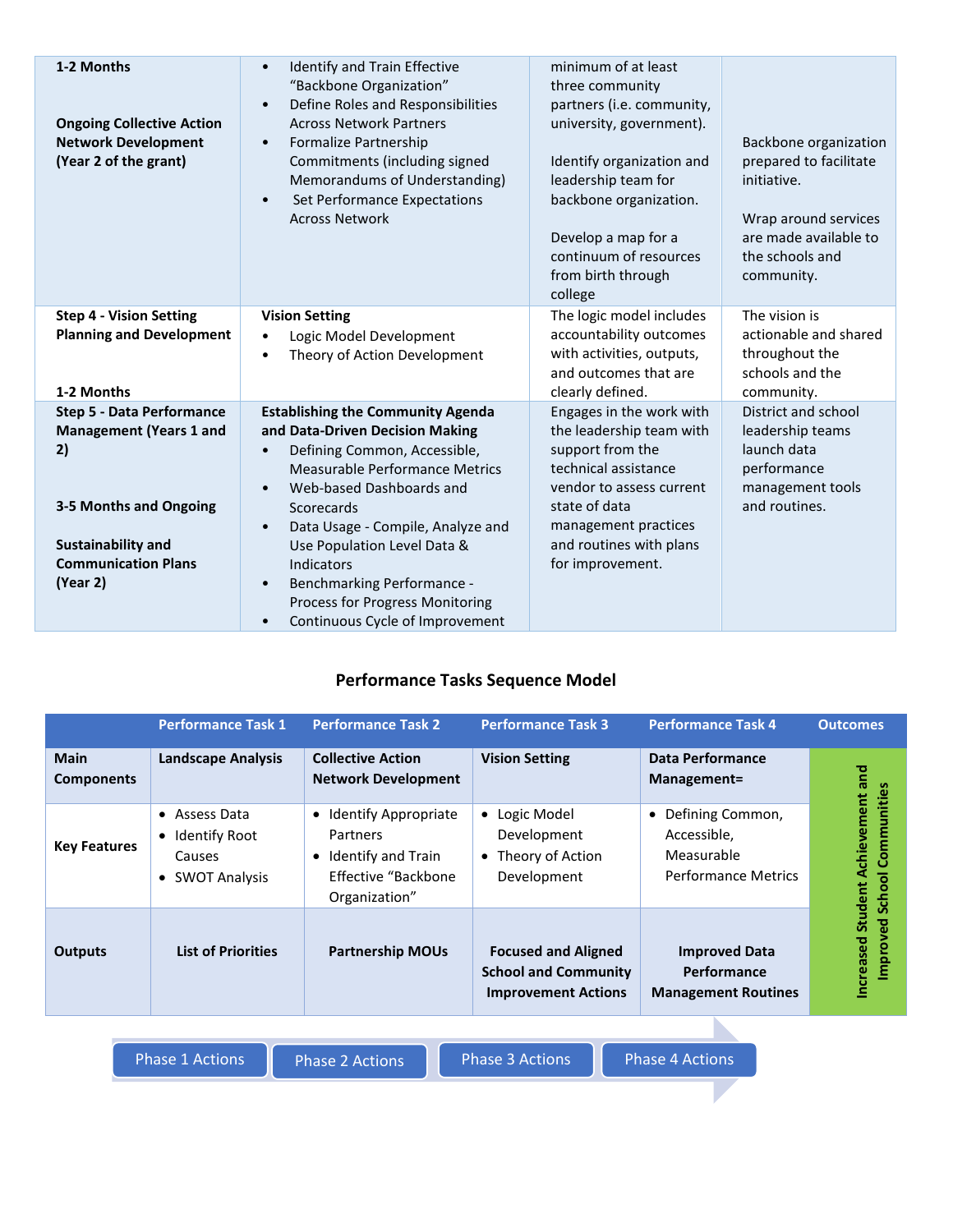#### <span id="page-4-0"></span>**E. Community Partnerships/Student Success Initiative (SSI) Framework**

The District describes in its proposal how it will provide leadership to increase academic and community outcomes by addressing the following principles and providing evidence of implementation:

|                                                  | <b>Design Principles</b>                                                                                                                                                                                                                                                                                                       | <b>Evidence of Implementation</b> |                                                                                                                                                                                                                                                                                                                                                                                                                                                                                                                                                      |  |  |  |
|--------------------------------------------------|--------------------------------------------------------------------------------------------------------------------------------------------------------------------------------------------------------------------------------------------------------------------------------------------------------------------------------|-----------------------------------|------------------------------------------------------------------------------------------------------------------------------------------------------------------------------------------------------------------------------------------------------------------------------------------------------------------------------------------------------------------------------------------------------------------------------------------------------------------------------------------------------------------------------------------------------|--|--|--|
| I.<br>Design<br>b.<br>c.<br>d.<br>e.<br>f.<br>g. | <b>Community Partnerships Program</b><br>a. Leadership team/Professional<br>Development<br><b>Goal Setting</b><br><b>Engaging Community</b><br><b>Partnerships Network</b><br><b>Visioning</b><br><b>Data Systems</b><br>Sustainability<br>h. Communications                                                                   | $\bullet$                         | Identification of partnerships and development of a "backbone" organization that<br>will, ultimately, be responsible for the being the visible and sustaining champion<br>for the work across the feeder pattern<br>Clearly state goals, interim progress measures, and performance management<br>routines across the partnership organizations<br>Evidence of outcomes for each performance task<br>Professional development plans<br>Strong communication and marketing plans<br>Financial Resources identified beyond the life cycle of the grant |  |  |  |
| II.<br>а.<br>b.<br>c.                            | <b>Delivering Effective Schools and</b><br><b>Academic Programs</b><br><b>Effective Schools Framework</b><br><b>Content Training, Social</b><br><b>Emotional Learning and</b><br><b>Restorative Practices</b><br>Innovation in school design,<br>school choice, governance                                                     | $\bullet$<br>family needs         | A plan and progress against the plan for comprehensive and aligned efforts to<br>address the following items, across the entire feeder pattern:<br>a. Systematic supports and improvements on a prioritized set of Effective<br><b>Schools Framework levers</b><br>Supports to implement high quality content, social and emotional learning<br>b.<br>practices<br>A documented analysis of potential innovations in school design, choice, or<br>governance models that could help accelerate academic improvements or fulfill                      |  |  |  |
| III.<br>services                                 | <b>Ensuring Families are engaged and</b><br>have access to school and<br>partnering agency wrap around                                                                                                                                                                                                                         | $\bullet$<br>$\bullet$            | A plan and progress against a plan that targets efforts to engage families across the<br>feeder pattern related to academics, social and emotional learning, and<br>wraparound services<br>Documentation of meaningful regular and two-way communication about<br>academics, social and emotional learning, available wraparound services and<br>encouragement of family's active participation in their child's education at school                                                                                                                 |  |  |  |
| IV.<br>а.<br>b.<br>c.                            | Developing strong and intentional<br>community partnerships<br><b>Academic (University or</b><br>College)<br>Local (YMCA, business, Boy's<br>and Girl's Club, Big Brothers<br>and Big Sisters, Faith based<br>Government - Health and<br><b>Human Services Commission,</b><br><b>Texas Department of</b><br><b>Agriculture</b> | $\bullet$<br>$\bullet$            | Summary information on the benefits of community partnerships<br>Plans to develop deep and meaningful partnerships that clearly address feeder<br>pattern needs in:<br>Academic areas<br>а.<br>Community health<br>b.<br>Other community needs<br>c.<br>Partnership agreements with, at minimum:<br>An organization specializing in academic support, broadly defined<br>а.<br>An organization with local ties to the community<br>b.<br>An organization that is a state or local governmental entity<br>c.                                          |  |  |  |

#### <span id="page-4-1"></span>**F. Pre-determined Outcomes/Goals and School Categories**

 However, more emphasis may be placed on one school in a school category that is focusing on an innovative model or is listed as "Improvement Required." TEA has selected a set of minimum required goals to depict All Districts must submit a proposal to support a feeder pattern of schools within a given neighborhood. expectations of a successful program within each category.

 As part of this program, all community partners are expected to work together with district and school personnel to achieve the stated goals in each category reflective of schools in a feeder pattern improvement whole school improvement. model. While these outcomes are required and are components of a successful program, schools and community partners must focus on the activities listed under **Community Partnerships/SSI Framework** for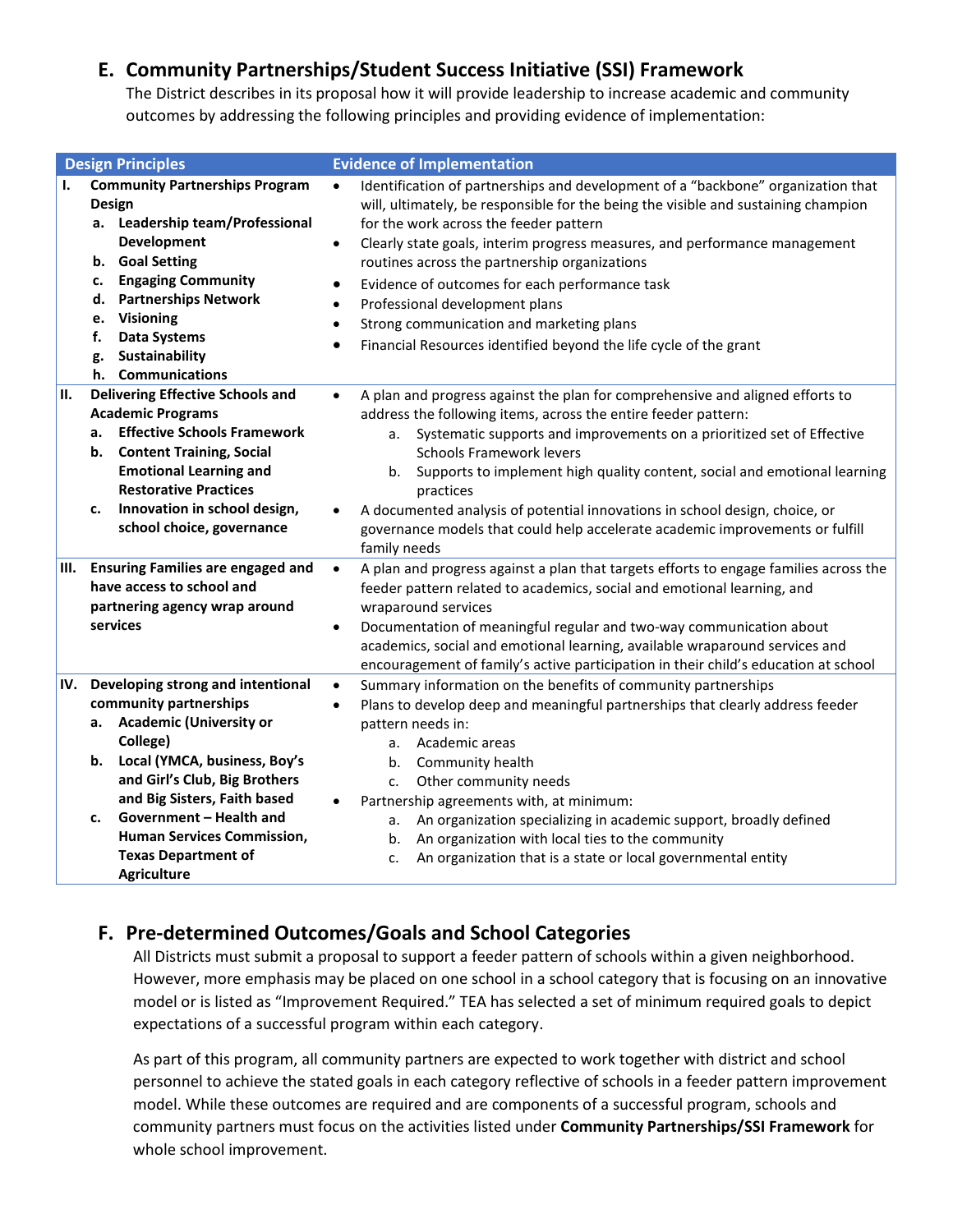| <b>Category</b>                                                                                                                                     | <b>Community Partnerships Metric Description and Goals</b> |
|-----------------------------------------------------------------------------------------------------------------------------------------------------|------------------------------------------------------------|
| <b>Early Childhood</b>                                                                                                                              |                                                            |
| Grades 1-12<br>The school district must create indicators<br>$\bullet$<br>for other grade levels to measure and<br>monitor                          |                                                            |
| <b>Community Based Accountability</b><br>The school district must create 5<br>$\bullet$<br>community indicators that it will measure<br>and monitor |                                                            |

### <span id="page-5-0"></span>**II. Community Partnerships Conferences**

School districts participating in the Community Partnerships grant must commit to attending all conferences to learn about the Community Partnerships initiative and the support that is provided.

|                | learn about the Community Partnerships initiative and the support that is provided.        |                                                                                                                                          |                     |                 |                                   |                                                        |  |
|----------------|--------------------------------------------------------------------------------------------|------------------------------------------------------------------------------------------------------------------------------------------|---------------------|-----------------|-----------------------------------|--------------------------------------------------------|--|
| <b>Item</b>    | <b>Description</b>                                                                         | <b>Description</b>                                                                                                                       | <b>Participants</b> | <b>Location</b> | <b>Estimated</b><br><b>Timing</b> | <b>Timing Rationale</b>                                |  |
|                |                                                                                            |                                                                                                                                          |                     |                 |                                   | Bring together<br>Planning group                       |  |
| $\overline{2}$ | <b>Conference 2: Best</b><br>Practices and<br><b>Communities of Practice</b><br>Conference | Participants will engage in<br>partnership best practices and<br>leadership training (Backbone<br>Organization for leadership teams)     | <b>Full Group</b>   | <b>TBD</b>      | Spring<br>2020                    | Bring together<br>planning and<br>Implementation group |  |
| 3.             | <b>Conference 3:</b><br><b>Implementation Best</b><br><b>Practices</b>                     | Leadership teams are engaged in<br>launching data performance<br>management routines and<br>exposed to Equity and Excellence<br>training | <b>Full Group</b>   | <b>TBD</b>      | Fall<br>2020                      | Bring together<br>Implementation group                 |  |
| 4              | <b>Conference 4:</b><br><b>Sustainability Planning</b>                                     | Participates will engage with<br>resource personnel to complete<br>sustainability plans                                                  | <b>Full Group</b>   | <b>TBD</b>      | Spring<br>2021                    | Bring together<br>Implementation group                 |  |

## <span id="page-5-1"></span> **III.Grant Funding Expectations**

School districts that receive funding will demonstrate a high level of commitment for participating in the Community Partnership initiative practices. It is important for the grantee to make progress toward the predetermined outcomes in order to receive the second year of funding.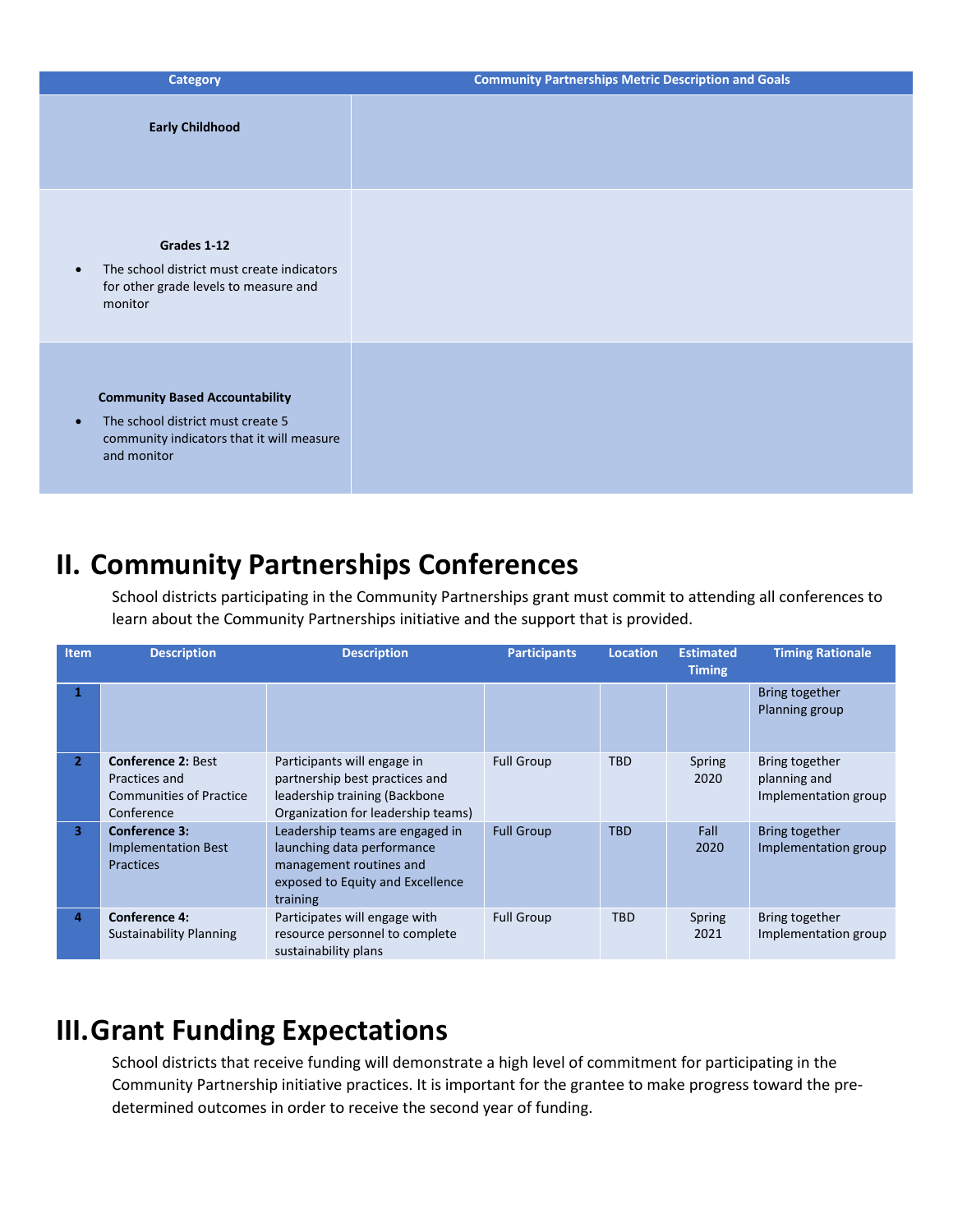- **A. Planning Grants** TEA anticipates that approximately 4 districts will be awarded amounts ranging from \$200,000 to \$300,000.
- **B. Implementation Continuation Grants -** TEA anticipates that at least 8 districts will be awarded continuation funding for at least a year.
- **C. Matching Funds** -School districts receiving the Community Partnerships grants must agree to provide matching funds of 20% of the grant award. This must be reflected in the proposal submission for the grant.

### <span id="page-6-0"></span> **IV.Required Use of TEA Approved Technical Assistance Providers**

 Selected grantee school districts and communities will be required to complete a set of performance tasks during each year of the grant to demonstrate progress towards outcomes. These performance tasks will be evaluated by TEA, or a TEA approved vendor, prior to the end of each grant year to determine which grantees receives the next year of funding. TEA will work with each district to determine the most appropriate vendor services needed by the district based on needs of the school district and improved readiness levels for planning and implementation of the Community Partnerships initiative.

 implementation performance tasks progress to TEA every two weeks on a fidelity of implementation tracker. be introduced at the Spring 2020 TEA State Community Partnerships Conference. The schools will use this tool to monitor and evaluate the impact of the wrap around services that are provided by the community Grantees will contract and work directly with the vendor to outline the statement of work that meets their specific needs. The school district project manager and the vendor representative will report planning and Community based measures will be tracked by the grantee on a secure web-based tool, and this resource will partners.

 For the Planning Grants of the Community Partnerships Initiative, each grantee will be **required to spend**  support, based on the specific needs of their community. The grantee will contract services with a TEA selected vendor for support with planning grants performance tasks. **\$100,000 of grant funding for each year of funding to contract with the TEA appointed vendor to support the performance tasks activities**. Planning grantees will have limited discretion over which activities vendors

 For the Implementation continuation grants of the Community Partnerships Initiative, each large urban have greater discretion over which activities vendors support, based on the specific needs of their community district grantee receiving grant funding will be **required to spend \$150,000 of the grant award for each year of funding to contract with the TEA appointed vendor for customized support activities**. Smaller school districts are **required to spend at least \$50,000 of grant award for each year of the grant to contract with the TEA appointed vendor with customized support activities**. Continuation Implementation grantees will and readiness levels.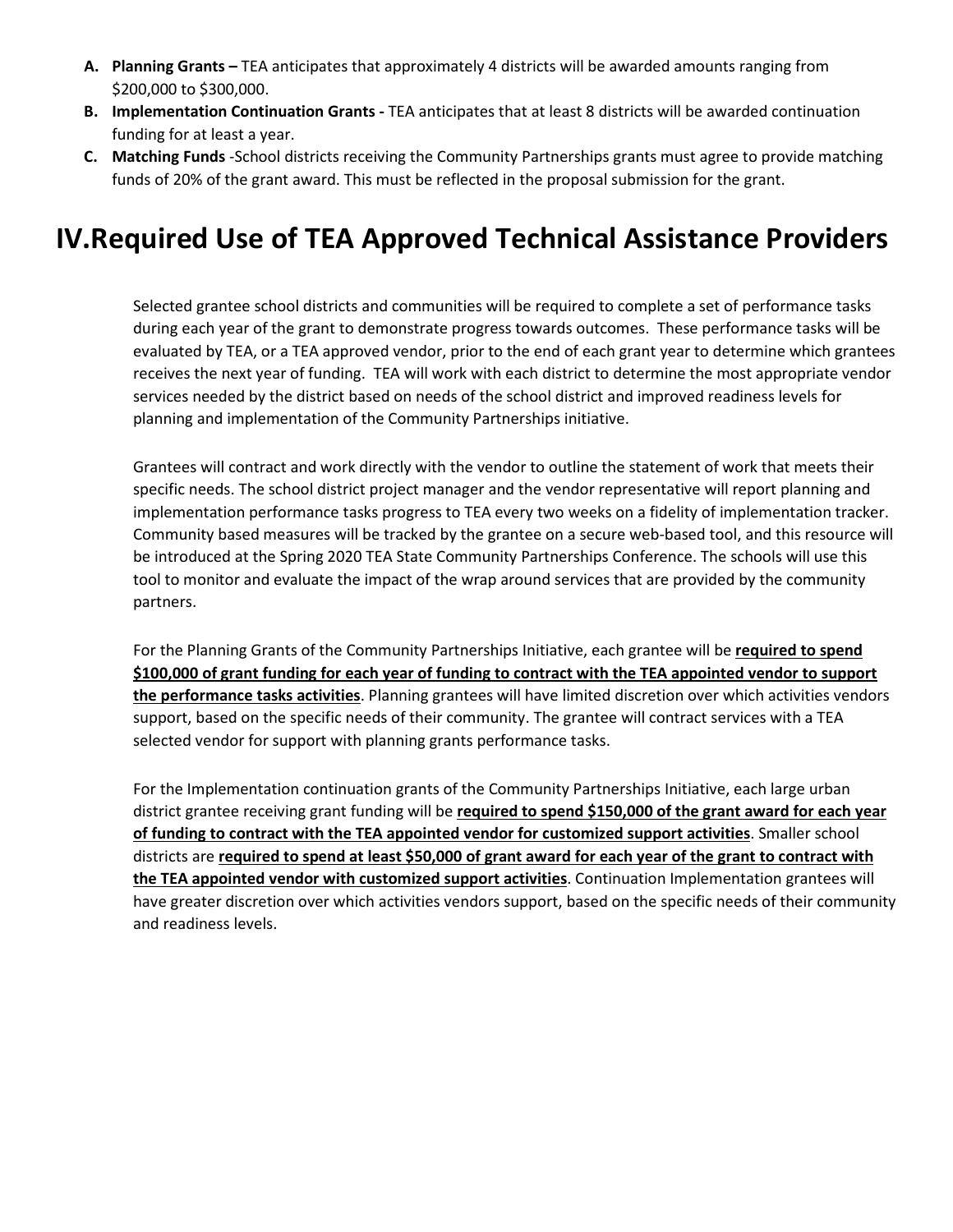## <span id="page-7-0"></span>**V.Overview of Activities 2019-2020**

| <b>Overview of Activities</b>                          |  | 2019 |    |  | 2020 |  |  |  |  |  |  |
|--------------------------------------------------------|--|------|----|--|------|--|--|--|--|--|--|
|                                                        |  | 11   | 12 |  |      |  |  |  |  |  |  |
| Overview of Community Partnerships Grants              |  |      |    |  |      |  |  |  |  |  |  |
| Planning and Implementation NOGA                       |  |      |    |  |      |  |  |  |  |  |  |
| Planning and Implementation TEA Vendor Selection       |  |      |    |  |      |  |  |  |  |  |  |
| Planning and Implementation (Year 1 Activities)        |  |      |    |  |      |  |  |  |  |  |  |
| <b>TEA Conferences</b>                                 |  |      |    |  |      |  |  |  |  |  |  |
| <b>Best Practices Conference</b>                       |  |      |    |  |      |  |  |  |  |  |  |
| <b>Implementation Conference</b>                       |  |      |    |  |      |  |  |  |  |  |  |
| <b>PVAMU Symposiums (TBA)</b>                          |  |      |    |  |      |  |  |  |  |  |  |
| <b>Exemplar Site Visits</b>                            |  |      |    |  |      |  |  |  |  |  |  |
| Site visits scheduled with grantees                    |  |      |    |  |      |  |  |  |  |  |  |
| Evaluation of Performance Tasks (1.5.3)                |  |      |    |  |      |  |  |  |  |  |  |
| TEA site visits                                        |  |      |    |  |      |  |  |  |  |  |  |
| Begin FOI Tracking Meetings (once a month)             |  |      |    |  |      |  |  |  |  |  |  |
| Evaluate of year 1 activities/performance tasks at TEA |  |      |    |  |      |  |  |  |  |  |  |
| Award Year 2 Funding                                   |  |      |    |  |      |  |  |  |  |  |  |

### <span id="page-7-1"></span>**VI. Selection Criteria**

 Proposals will be selected based on the ability of each Proposer to carry out all the requirements contained in the Letter of Interest. The following diagram shows the scoring criteria and associated points that will be used to review responses to the Letter of Interest. Innovative practices are strongly encouraged in proposal submissions.

| <b>Item</b>    | <b>Community Partnerships Grant Scoring Criteria</b>                                                                                                                                                                                                              | <b>Possible Points</b> |
|----------------|-------------------------------------------------------------------------------------------------------------------------------------------------------------------------------------------------------------------------------------------------------------------|------------------------|
| $\mathbf{1}$   | <b>Need for the Project</b>                                                                                                                                                                                                                                       | 50                     |
| 1.1            | The school district will address the academic and community needs for the project.                                                                                                                                                                                | 20                     |
| 1.2            | The school district will address its mission and how the Community Partnerships initiative<br>will improve the quality of programming in all categories of schools in a feeder pattern.                                                                           | 15                     |
| 1.3            | The school district must identify campuses within the feeder pattern that are rated<br>Improvement Required or formerly Improvement Required and show how it will utilize the<br>five levers of the Effective Schools Framework.                                  | 15                     |
| $\overline{2}$ | Quality of the School and Community Improvement Design                                                                                                                                                                                                            | 50                     |
| 2.1            | The school district will show in the project proposal how the "Community Partnerships/SSI<br>Framework" activities and strategies will improve school and community outcomes.                                                                                     | 30                     |
| 2.2            | The school district will describe how the leadership team will develop a system of resources<br>and facilitate collaborative activities to identify partners to create and operationalize a<br>shared vision of achievement for school and community improvement. | 20                     |
| 3              | <b>Quality of Project Resources</b>                                                                                                                                                                                                                               | 30                     |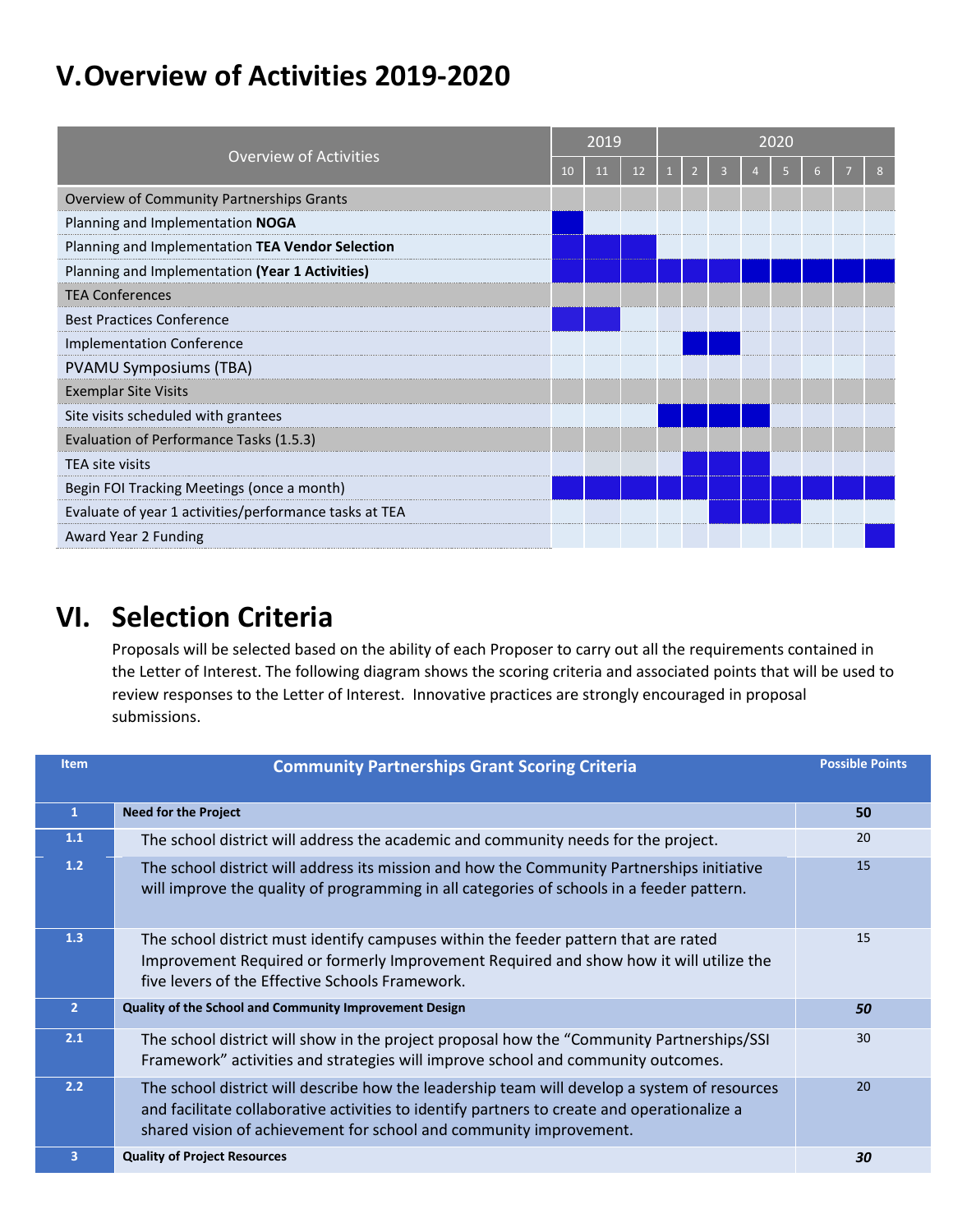| 3.1            | The school district will show in its proposal how it will develop a system of resources and<br>supports from birth to college that are scalable throughout the neighborhood of schools.                                                                    | 15  |
|----------------|------------------------------------------------------------------------------------------------------------------------------------------------------------------------------------------------------------------------------------------------------------|-----|
| 3.2            | The district will describe in its proposal how it will effectively cooperate and coordinate<br>partnership agencies to provide integrated wrap-around and holistic services to children and<br>their families in the school community.                     | 15  |
| $\overline{4}$ | <b>Quality of the Management Plan</b>                                                                                                                                                                                                                      | 20  |
| 4.1            | The school district will show in its proposal how it will develop and implement robust data<br>systems and performance management routines to ensure progress monitoring actions will<br>drive the achievement of the predetermined outcomes of the grant. | 10  |
| 4.2            | The district will show in its proposal how it will engage with partners to monitor and<br>measure interim school progress data and conduct community outreach for each<br>partnership organization.                                                        | 10  |
| 5              | <b>Commitment to Program Assurances</b>                                                                                                                                                                                                                    | 30  |
| 5.1            | The school district will show in its proposal a commitment to fully implementing the<br>Community Partnership initiative model they have selected and commit to using the tools<br>and strategies to achieve school improvement and student success.       | 20  |
| 5.2            | The school district will show in its proposal evidence that the Community Partnerships<br>program practices will be sustained beyond the life cycle of the grant.                                                                                          | 10  |
|                | <b>TOTAL</b>                                                                                                                                                                                                                                               | 180 |

#### <span id="page-8-0"></span>**A. Innovative Practices through College / University Partnerships**

 and/or by bridging the gap between educational theory and the everyday work of practitioners and policymakers. The Collaborative Partnership between TEA and the College/University focuses on problems of practice and supports the development of partnerships between researchers or college level personnel assisting struggling public schools working with the intent to improve schools by advancing the relevance of education research,

| <b>School Improvement</b>                                                                                                                                                                                                                                                                                           | <b>School Redesign</b>                                                                                                                                                                                                                                    | <b>School Action</b>                                                                                                                  |
|---------------------------------------------------------------------------------------------------------------------------------------------------------------------------------------------------------------------------------------------------------------------------------------------------------------------|-----------------------------------------------------------------------------------------------------------------------------------------------------------------------------------------------------------------------------------------------------------|---------------------------------------------------------------------------------------------------------------------------------------|
| Improve campus practice on foundational<br>aspects of schooling:<br><b>School Culture,</b><br><b>Teacher Development</b><br>$\bullet$<br><b>Data Driven Instruction</b><br>$\bullet$<br><b>Curriculum Alignment</b><br>$\bullet$<br><b>Educational Leadership and Counseling</b><br>$\bullet$<br><b>Development</b> | Early College High School(s) PTECH High<br>School(s)<br><b>Math Innovation Zones</b><br><b>Rural School Innovation Zones</b><br><b>College Advisory/Financial Literacy</b><br><b>Mentor Programs</b><br><b>Project Graduation</b><br><b>Summer Bridge</b> | <b>1882 Partnerships</b><br>$\bullet$<br>ACE model with wrap around<br>$\bullet$<br>services<br><b>PreK Partnerships</b><br>$\bullet$ |

#### <span id="page-8-1"></span>**B. Program Requirements**

All selected grantees must adhere to the following requirements of the grant:

- School district leadership holds the schools accountable and can provide evidence to TEA for the activities in "**Community Partnerships/Student Success Initiative Framework**."
- Comply will any additional general requirements from TEA to ensure grantees are working towards the predetermined outcomes for the project
- • Work with at least **three** partners through the duration of the grant. Of the three partners, at least one must be a community partner, one must be an academic partner, and one must be a government partner per Rider 43